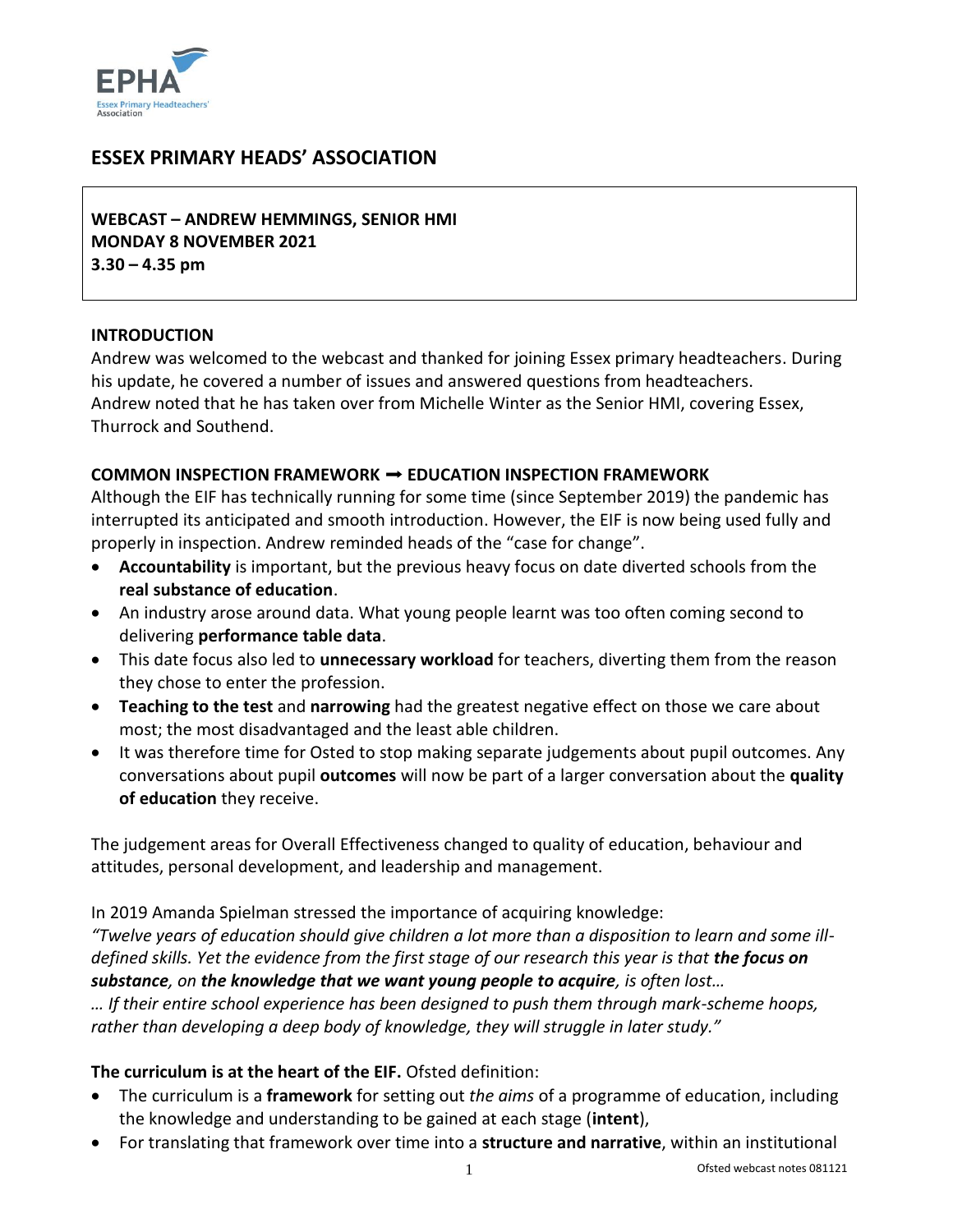context (**implementation**), and

 For **evaluating** what **knowledge and skills** pupils have gained against expectations (**impact/achievement**).

Andrew noted that **intent** is not a broad definition; specifically, what do you want pupils to know and understand by the time they leave education? Teaching approaches must ensure that what a school wants pupils to learn are taught systematically. He suggested that national tests and outcomes, and published data has relevance, but should be considered a starting point.

Distinguishing curriculum from teaching and assessment.

| Curriculum:    | Pedagogy: Teaching activities or HOW |
|----------------|--------------------------------------|
| WHAT is taught | curriculum intent is taught          |

Assessment: Desired outcomes and measures of those outcomes

Andrew talked about storing the basics in memory…

- Composite
- Underpinned by components

Schools need to be confident that the curriculum as taught makes chronological sense. For example, if we want pupils to know X in Year 1, what must they have previously learnt in Reception to enable this to happen?

Ofsted definition of progress:

"progress is knowing more and remembering more of the curriculum."

# **SO HOW DOES OFSTED USE DATA NOW?**

Inspectors use the IDSR, which contains only **published national datasets**, as a starting point only. They will then need to **see first hand** the quality of education as experienced by pupils to make any judgements.

Inspectors will **not** look at non-statutory **internal progress and attainme**nt data on school inspections. That is not to say that they won't be interested in improvements and changes, but want to **hear the school tell their story** of change, perhaps supported by data, rather than to take the internal data alone as evidence.

Data after the pandemic

- Inspectors will consider **available external data** throughout the inspection.
- However, they will be **mindful of the age of this data**, especially around statutory assessment and qualifications, when making judgements.
- Inspectors will **still not expect or accept internal data** from schools either instead of, or in addition to, published data.
- Inspectors will continue to draw on **evidence from pupil work and pupil discussions** when considering the impact of the curriculum.

# **Specific issues – Key Stage 3**

Andrew accepted that this was more relevant to secondary schools, but has an impact on what is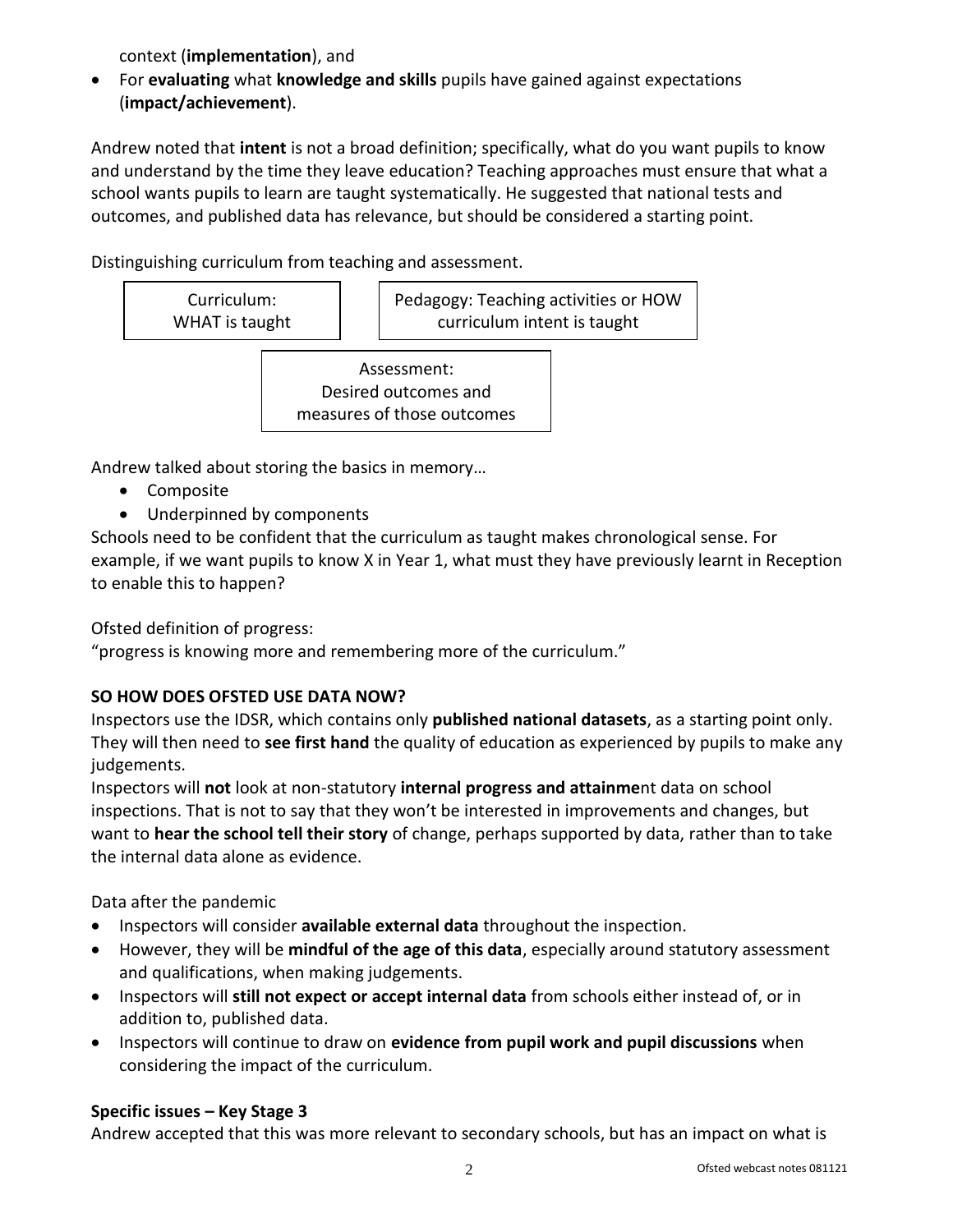taught in primary schools that feed into a secondary school.

It is for schools to decide how and when the curriculum is delivered, no schools will be judged solely on whether it has a two or three-year KS3. But a shortened KS3 can mean that pupils especially disadvantaged pupils – do not get access to the rich curriculum envisaged by the national curriculum.

Inspectors will look closely at the KS3 curriculum offered by schools with a shortended KS3 – and will expect schools to explain their thinking. The judgement will be based on whether schools offer pupils a broad and ambitious curriculum across their time in secondary education – not the length of any stage.

## **RHSE**

- Relationships education is now compulsory for all primary school pupils and relationships and sec education is compulsory for all secondary school pupils.
- Health education is also compulsory for all state-funded schools.
- If a school is failing to meet its obligations, inspectors will consider them when reaching the personal development and leadership and management judgements.
- Inspectors will be sympathetic to schools that, as a result of the pandemic, have not been able to fully implement the new curriculum, provided that they have had regard to the statutory guidance, have a good rationale for prioritising what they have implemented and have effective plans to address gaps before the end of the academic year.

# **OFSTED REVIEW OF SEXUAL ABUSE IN SCHOOLS AND COLLEGES**

## **Headlines**

- Sexual harassment has become "normalised" for pupils
- Some teachers/leaders underestimate the scale
- In some RHSE did not give pupils relevant information and advice
- Many teachers said they do not feel prepared to teach RSHE
- Schools have a key role to play by maintaining the right culture and by providing relevant RSHE
- Leaders should act on the assumption that sexual harassment and online sexual abuse are affecting their pupils even when there are no specific reports
- As part of assessing safeguarding, inspectors will consider **how the school handles allegations and instances of sexual harassment, sexual assault and sexual violence.**
- Inspectors will also look at how schools work to prevent these, with a whole school approach that includes an effective behaviour policy, pastoral support and a carefully planned RSHE curriculum.
- Ofsted will expect schools to be **alert to factors that increase vulnerability.**

Andrew noted that the review of sexual abuse uncovered some worrying issues, and that Ofsted will need to be confident that pupils have an adult in school that they can talk to. He stressed that schools need to teach about boundaries and relationships from an early age, and that the school is promoting appropriate behaviour. In addition, there needs to be a clear and understood approach to the management of concerns and allegations.

### **OFF-ROLLING**

Andrew noted that this tends to be more of a secondary-phase issue than primary, though it isn't confined to secondaries. Ofsted defines off-rolling as "the practice of removing a pupil from the school roll without a formal, permanent exclusion or by encouraging a parent to remove their child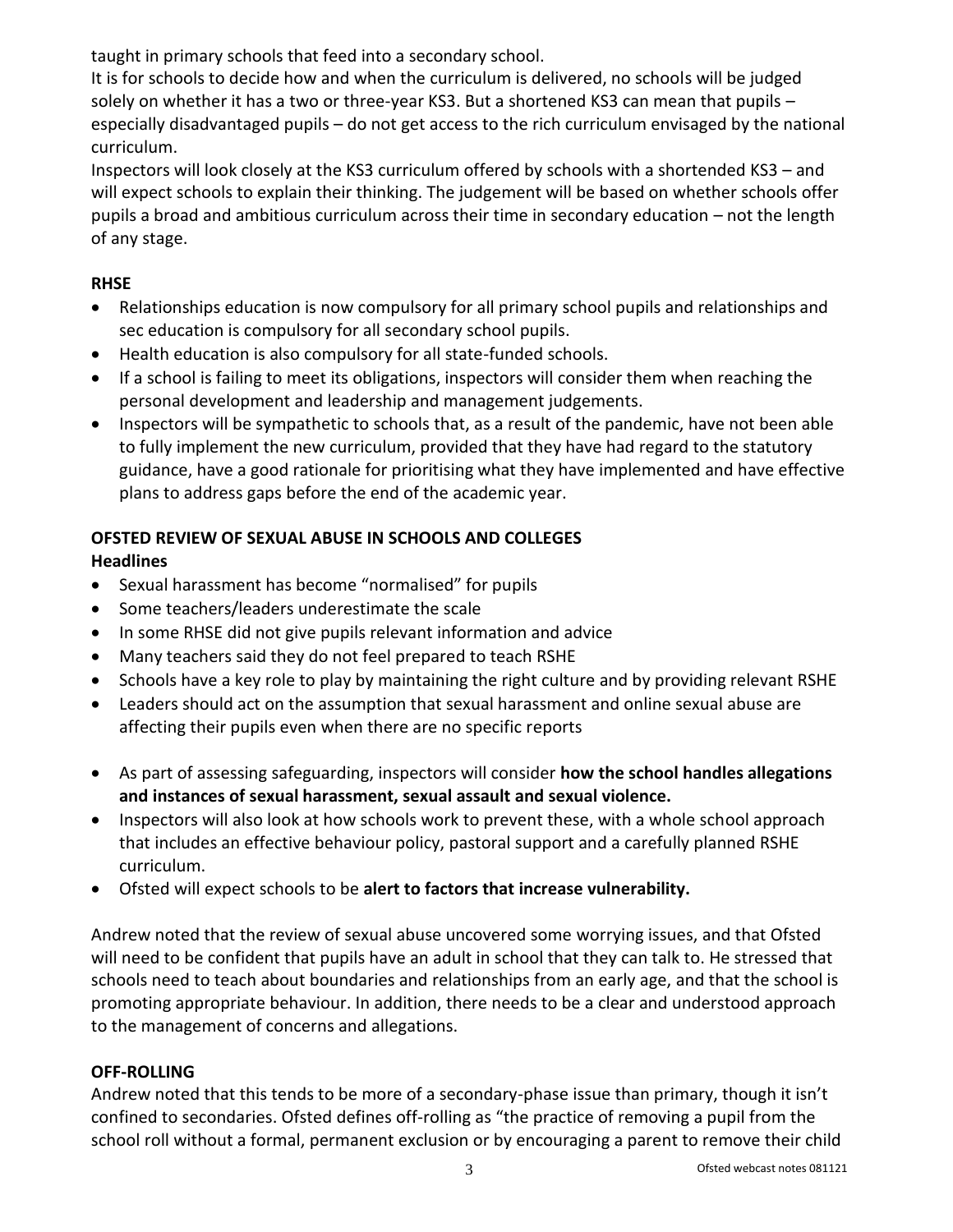from the school roll, when the removal is primarily in the interests of the school rather than in the best interests of the pupil. Off-rolling in these circumstances is a form of "gaming"." Where a parent genuinely decides to home educate their child, where the pupil transfers to alternative provision in their best interest, of the school put in place a formal permanent exclusion, this is **not** off-rolling. Inspectors will be interested in high numbers of pupils moving off roll, but this may not in itself mean that off-rolling is taking place.

Ofsted will always report any off-rolling and the leadership and management are **likely to be judged inadequate.**

#### **TIMETABLE OF INSPECTIONS**

Andrew confirmed that the information about the timing of future inspections is set out in the handbook.

All outstanding schools are now once again subject to routine inspection. All formerly exempt schools must receive an initial inspection under section 5 or section 8 before August 2026. They will be inspected in two different tranches that will run simultaneously between now and August 2026:

- Schools that were last inspected under section 5 **before** September 2015 will receive a section 5 as their next inspection.
- Schools that were last inspected under section 5 **after** September 2015 will receive a section 8 as their next inspection.

Previously exempt outstanding schools last inspected before September 2015 will all receive a section 5 inspection broadly in the order they were last inspected.

Andrew confirmed that those schools that are due a section 5 inspection should expect one around 6 terms later than it would have been prior to the pandemic interruption. The guidance states *'Inspection and the COVID-19 (coronavirus) pandemic*

*Routine inspections of schools were suspended during the COVID-19 pandemic. Routine inspections have resumed from summer term 2021, with a full programme of graded inspections resuming from September 2021. Schools that were last inspected before the start of the pandemic, and new schools that have not yet been inspected, can expect their first routine inspection to be up to 6 terms later than they would have been inspected. This is due to the suspension of routine inspection activity as a result of COVID-19.'*

Once a school has been inspected, its next inspection will be according to normal timescales (for example, a good school will be inspected about four years later).

He agreed to check the timetable for monitoring inspections, and sent the following information following the meeting:

*The [section 8 inspection handbook](https://www.gov.uk/government/publications/section-8-school-inspection-handbook-eif/school-inspection-handbook-section-8#monitoring-inspections-for-schools-judged-requires-improvement) explains that the timescales for re-inspection are being extended by up to 6 terms following the pandemic. The impact of this on monitoring visits is to extend the period in which they may take place by up to 6 terms. There is no fixed timing for when they might happen.*

He was also asked about the inspection of academies that have converted since their last inspection, and sent the following information following the meeting: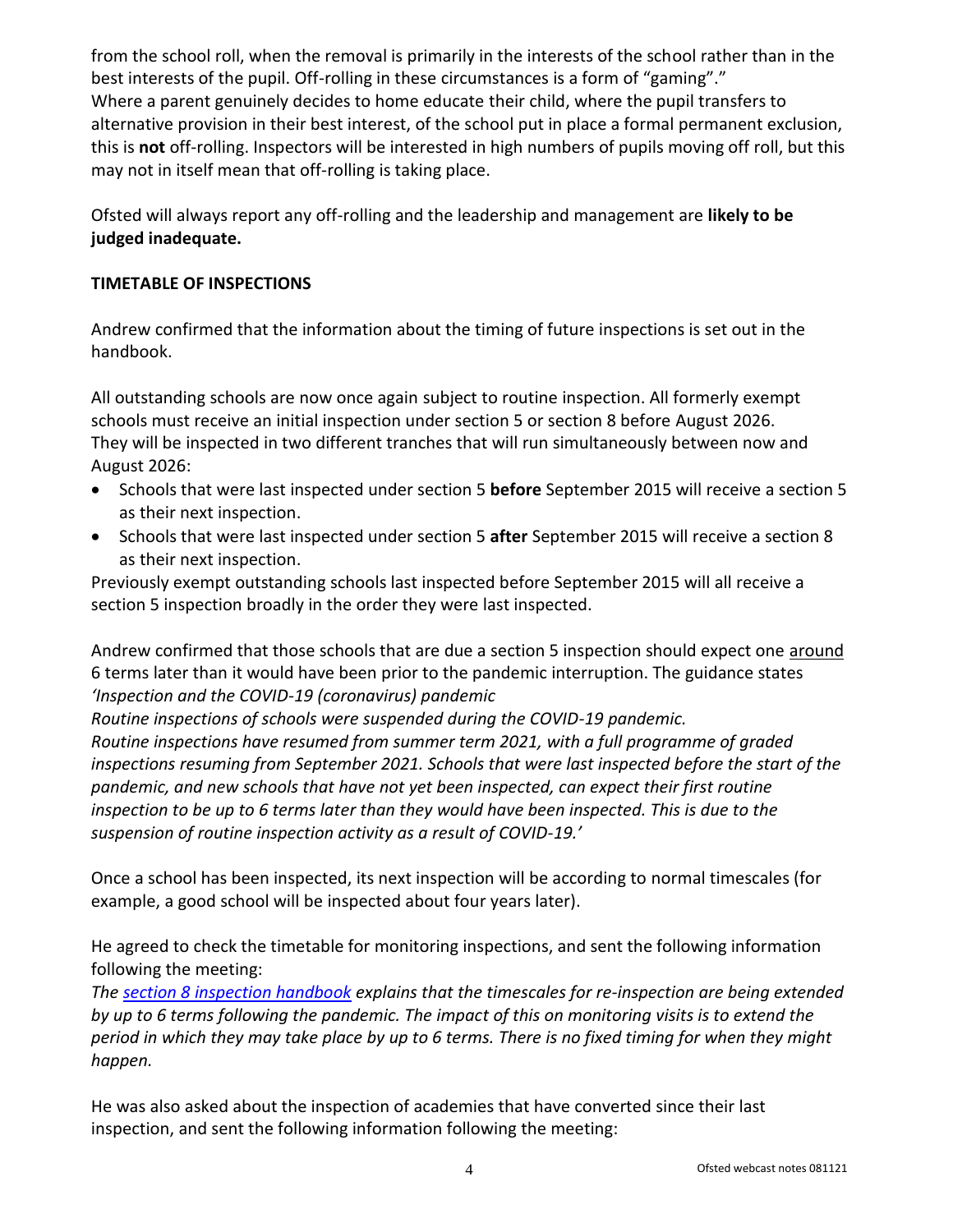#### *'Academy converters*

*Regulations state that new academy converters whose predecessor schools were most recently judged good or outstanding are eligible to receive an inspection under section 8 of the Education Act 2005.*

*We refer to these inspections as 'section 8 inspections of good and outstanding schools'. As set out in The Education (School Inspection) (England) (Amendment) (No. 2) Regulations 2015, these schools remain subject to section 5 inspection if a section 8 inspection identifies that inspectors need to gather more evidence.*

*We will normally carry out these section 8 inspections of academy converters whose predecessor schools were judged good or outstanding approximately every 4 years. This is in line with other good and outstanding schools. However, in the case of the first section 8 inspection of a new academy with a good or outstanding predecessor school, we will consider the inspection history of the predecessor school to decide the timing of the inspection. For example, if the last inspection of the predecessor school took place some years before academy conversion, we may deem that the school would benefit from an earlier section 8 inspection. Further details on the policy for section 8 inspections are included in the school inspection handbook – section 8.* 

*Academy converters where we recommended a section 5 inspection for the predecessor school There are some new converter academies whose predecessor school was judged good with evidence that it may have improved to outstanding at its most recent section 8 inspection. We informed the predecessor school that its next inspection would be a section 5 inspection, but it did not receive the inspection before conversion. Therefore, the new converter academy will receive a section 5 inspection as its first inspection.*

*Similarly, some new converter academies have a predecessor school that received a section 8 inspection and the lead inspector was not satisfied that the school would receive at least its current grade if a section 5 inspection was carried out at that time. We informed the predecessor school that its next inspection would be a section 5 inspection, but it did not receive the inspection before conversion. The new converter academy will receive a section 5 inspection as its first inspection.*

*In both these circumstances, the section 5 inspection will normally take place:*

- *no later than the predecessor school would have received the section 5 inspection if it had not converted to an academy; but*
- *no earlier than one year after the new academy opens'*

### **PANDEMIC AND RECOVERY**

Ofsted has outline how their approach to inspection will account for the impact of the pandemic on schools, in the section 5 handbook. The slides highlight some information, research and resources that may support schools in adapting the curriculum to address lost learning.

#### **Curriculum and recovery**

Inspectors recognise that most schools will have been unable to implement the curriculum in the usual way during the Covid-19 pandemic.

They recognise that schools were not required by the DfE to provide education to all pupils from March to July 2020, due to Covid-19 and may not have been doing so.

Through inspection, inspectors will seek to understand how the school adapted and prioritised the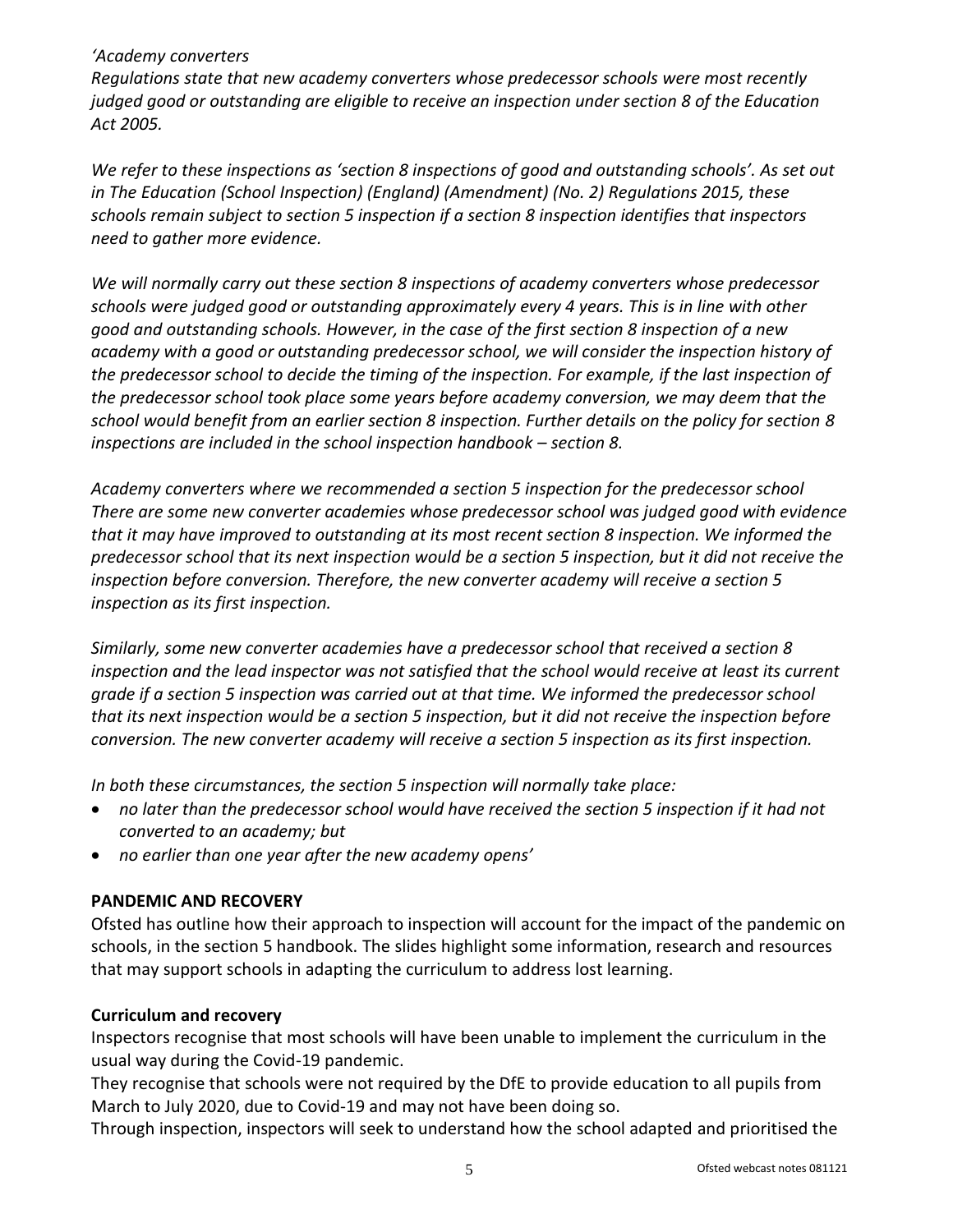curriculum from September 2020.

Ofsted's Curriculum Unit is releasing a series of research reviews across curriculum subjects that are aimed to support schools in understanding how to adapt the curriculum as a result of the pandemic.

The Northeast Yorkshire and Humber regions has released a webinar series on YouTube entitled "Introduction to Curriculum" which is freely available. (NB Search *NEYH region curriculum webinar series*)

In the coming months Ofsted will publish subject reports that will draw on the findings from EIF inspections across curriculum subjects.

Ensuring inspection safety

The lead inspector will discuss in their initial call:

The relevant Covid-19 restrictions

How inspectors can work effectively within the protective measures in place

The type of activities needed to gather evidence for the inspection

What impact the restrictions have had on the school and its improvement work.

Leaders may request a deferral as set out in the published guidance.

Andrew was asked if a school could defer inspection if the headteacher was unable to be in school as a result of having to isolate with Covid. He noted that this is not a reason for deferral, but might be considered if the school was very small and had a particularly small leadership team, heavily dependent on the headteacher.

### **ATTENDANCE**

- Inspectors will seek to understand how the pandemic specifically affected the individual schools.
- They will want to understand how, in the circumstances, the school ensured the best possible attendance for those pupils eligible to attend in person.
- Attendance between March 2020 and March 2021 will not impact on Ofsted's judgement of the school. Inspectors will also consider the specific context and the steps school leaders have taken to ensure the best possible rates of attendance since the school opened in March 2021.

One headteacher noted that since September 2021 the rates of Covid infection have increased and have had a significant impact on staff and pupil absence. Andrew confirmed that inspectors understand that the rates of infection are fluctuating and may have an impact on attendance figures. He noted that the pre-inspection call is a good opportunity to discuss what is going on in the school.

## **SCHOOL STRATEGIC PRIORITIES**

Every school has faced disruption as a result of the pandemic, so Ofsted inspectors recognise that the strategic priorities and plans within the school may have been paused, re-worked or still to be determined from September 2021.

Inspectors will not expect any specific strategic planning or evaluation documents to be shared with inspectors.

They will seek to understand the short, medium and long-term vision for the school and how these plans are developing to account for the pandemic.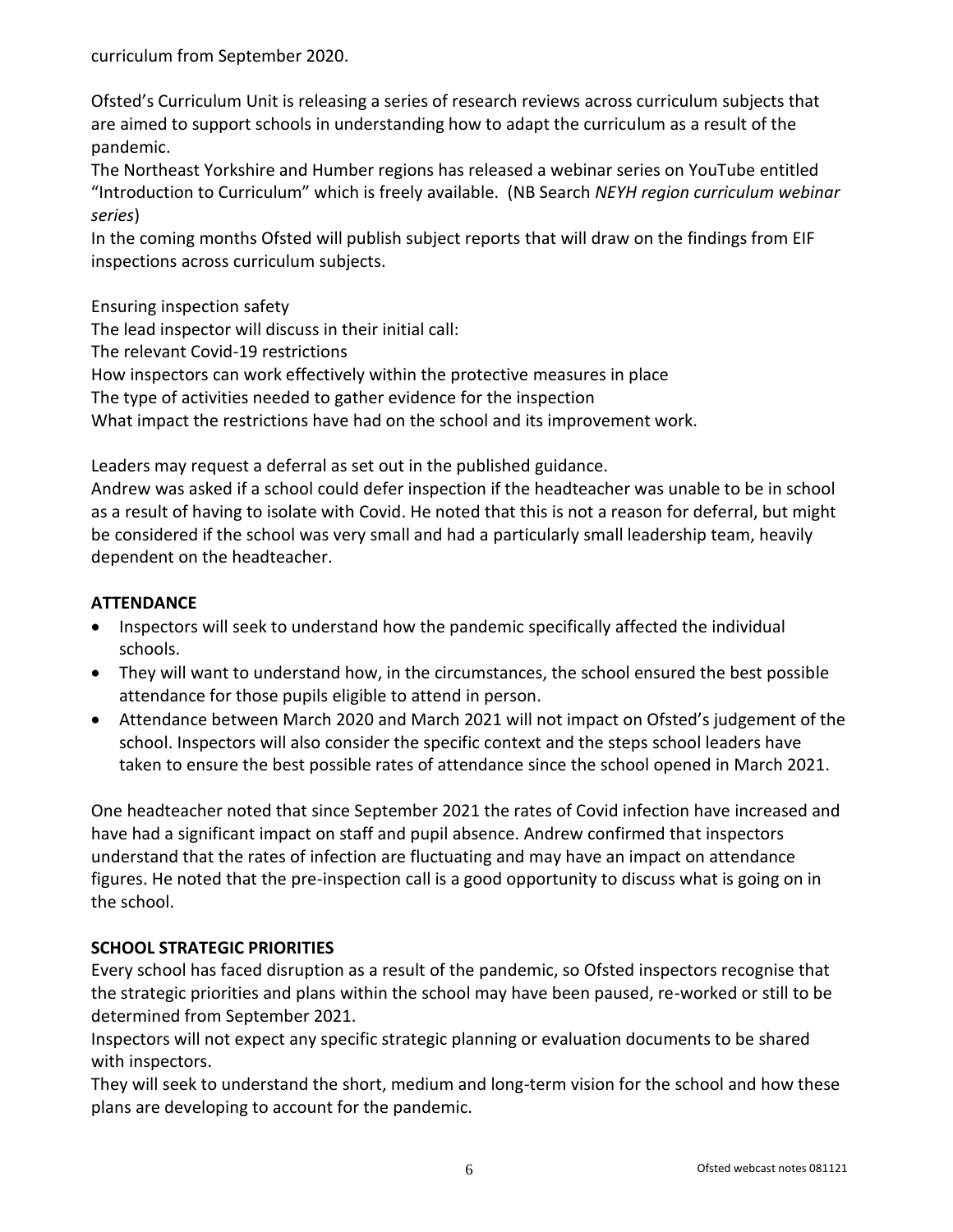## **SEND**

Ofsted published a report in June 2021 - *SEND: Old issues, new issues, next steps* about the experiences of children and young people with SEND and their families during the pandemic, in the context of the SEND reforms over the last 10 years.

<https://www.gov.uk/government/publications/send-old-issues-new-issues-next-steps>

The last 10 years have been a period of reform to the way in which the needs of children and young people with SEND are identified, assessed and met.

The report reflects on these reforms and considers what has been working well in the SEND system over time and where the reforms have not had the desired impact. It includes:

- SEND at the start of 2020, when the pandemic began
- Findings from Ofsted's visits to local areas
- Broader findings from other Covid-related work.

It ends by reflecting on what needs to change in the system in order for children and young people with SEND to get a better deal.

### Headlines

- Children and young people with special educational needs and/or disabilities, their families and those who work with them, have faced significant challenges during the pandemic.
- The extent to which education, health and care provider in different local areas rose to these challenges to meet children and young people's needs led to hugely varied experiences.
- However, few of the negative experiences that many children and young people with SEND and their families had during this time are new.
- There are long-standing issues in the SEND system.
- The pandemic has highlighted and intensified these issues.
- It has also deepened the effects that they have on children and young people with SEND.
- It is evident that children and young people with SED are now even more vulnerable than they were before.

### **DEEP DIVES**

A headteacher asked about the process for determining which subjects would be chosen for a deep dive during inspection. Andrew explained that this should be determined in the pre-inspection discussion between the lead inspector and headteacher, and they may want to include another member of the Senior Leadership Team in the discussion. Interrogation of the IDSR and the school website may also contribute to the decision. He noted that it is unusual to have a disagreement about the choice of deep dive, and the purpose of the approach is to understand the systemic approach to curriculum delivery and the underlying features that thread through all subjects.

Andrew confirmed that inspectors will meet teams, if they lead on a subject collectively, and ideally the inspector would want to inspect subject delivery alongside a subject leader. He confirmed that early reading will always be chosen as a deep dive.

### **DOCUMENTATION**

A headteacher asked for advice on what evaluation documents should be produced for Ofsted inspection. Andrew stressed that schools should not be producing a self-evaluation form especially for Ofsted, but should be discussing their ongoing process of evaluation of the strengths and weaknesses of the school.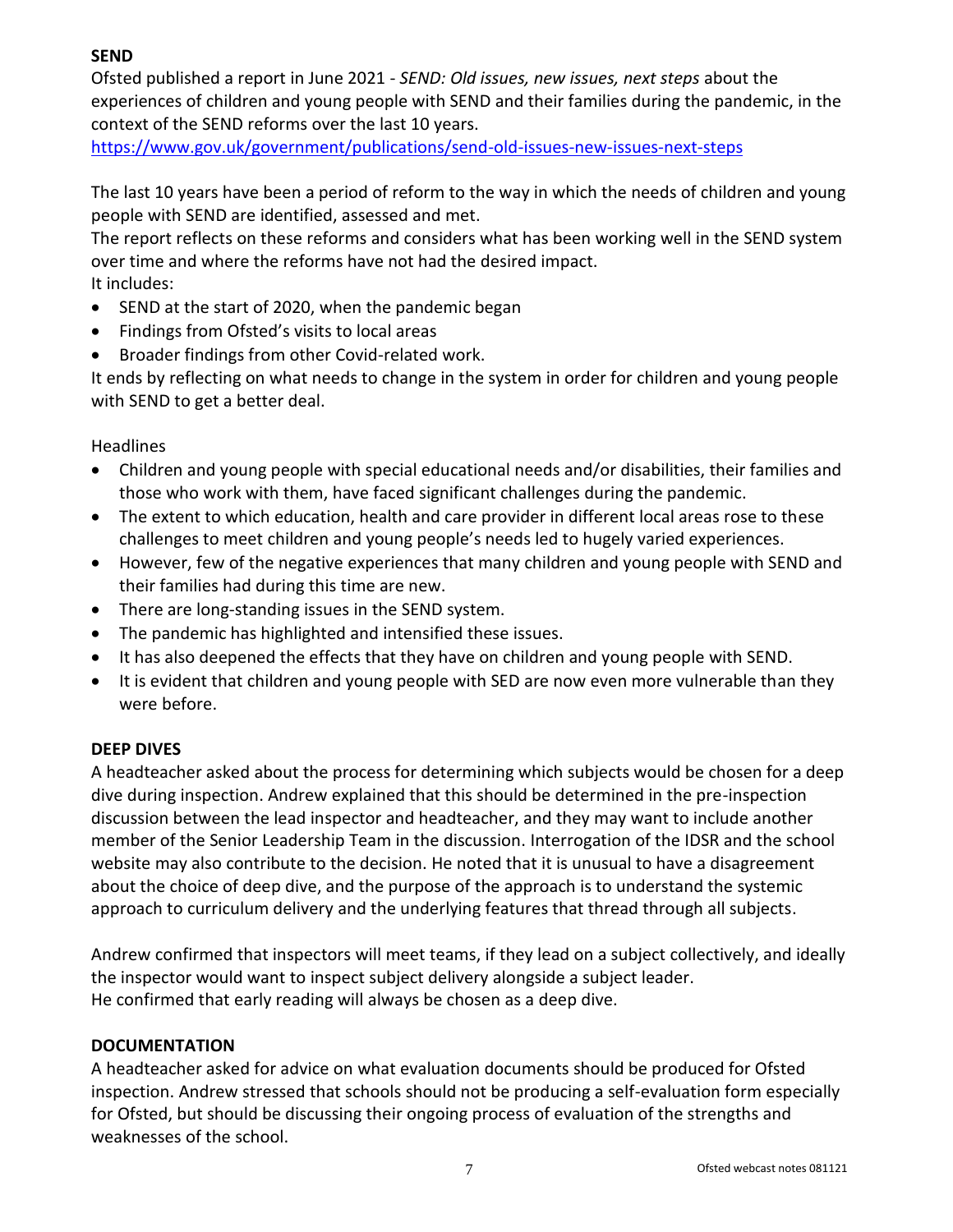#### **SINGLE CENTRAL RECORD**

One headteacher noted that there was some confusion about which staff should be required to have a prohibition from teaching check, which is then recorded on the single central record. He argued that the advice in Keeping Children Safe in Education and the Ofsted safeguarding guidance, annex 2, is contradictory. Andrew agreed to follow this up, and provided the following information following the session:

### *Keeping Children Safe in Education says:*

*'Secretary of State teacher prohibition, and interim prohibition orders 234. Teacher prohibition and interim prohibition orders prevent a person from carrying out teaching work as defined in the Teachers' Disciplinary (England) Regulations 2012 in schools, sixth form colleges, 16-19 academies, relevant youth accommodation and children's homes in England… 235. A person who is prohibited must not be appointed to a role that involves teaching work (as defined in the Teachers' Disciplinary (England) Regulations 2012.'*

*The Teachers' Disciplinary (England) Regulations 2012 define teaching work as follows: 'Teaching work*

*3.—(1) Subject to paragraph (3), each of the following activities is teaching work for the purposes of these Regulations—*

*(a)planning and preparing lessons and courses for pupils(1);*

*(b)delivering lessons to pupils;*

*(c)assessing the development, progress and attainment of pupils; and*

*(d)reporting on the development, progress and attainment of pupils.*

*(2) In paragraph (1)(b) "delivering" includes delivering lessons through distance learning or computer aided techniques.*

*(3) The activities specified in paragraph (1) are not teaching work for the purposes of these Regulations if the person carrying out the activity does so (other than for the purposes of induction) subject to the direction and supervision of a qualified teacher(2) or other person nominated by the head teacher to provide such direction and supervision.'*

*This guidance set out in the August 2021 update to 'Inspecting safeguarding in early years, education and skills' clarifies that this might, but does not always, apply to teaching assistants:*

## *'Secretary of State prohibition orders*

*Secretary of State prohibition orders prevent a person from carrying out teaching work in schools, sixth-form colleges, 16 to 19 academies, relevant youth accommodation and children's homes in England. A person who is prohibited from teaching must not be appointed to work as a teacher in such a setting. Prohibition checks are not normally required when appointing into teaching assistant (TA) positions. This would, however, be necessary if the TA had qualified teacher status and was being appointed to carry out teaching, or if their role changed so that they began teaching work.'*

## **(NB We are following this up with HR and will get a definitive answer for heads)**

## **CONCLUDING DISCUSSION**

It was noted that that headteachers are still "fighting fires" every day, managing numerous Covid cases as well as trying to manage and develop their schools. For many, the threat of Ofsted feels like an unreasonable addition pressure at this point.